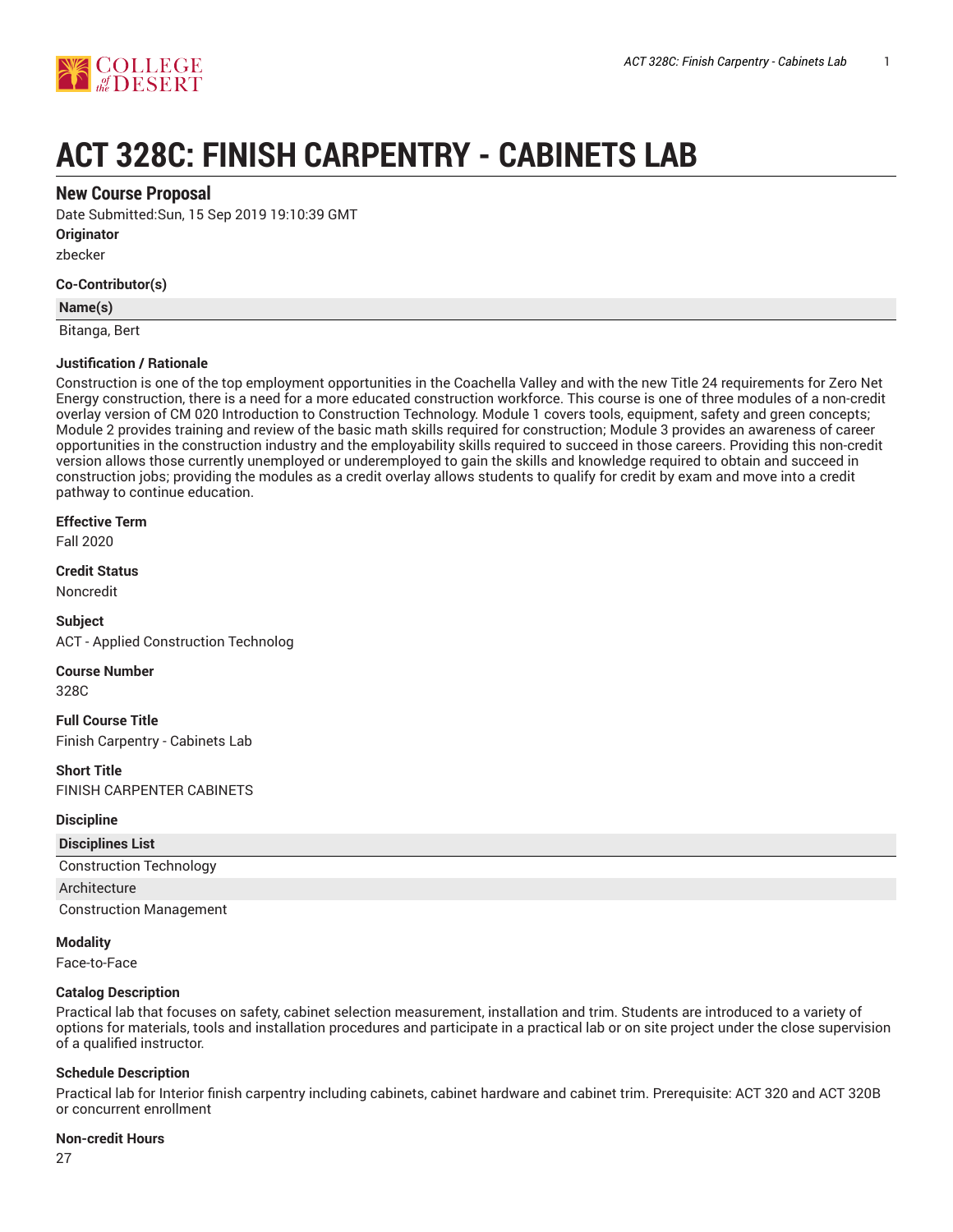

0

0

0

0

0

0

**Lecture Units Lecture Semester Hours Lab Units Lab Semester Hours In-class Hours** 27 **Out-of-class Hours Total Course Units Total Semester Hours** 27 **Override Description** Noncredit override. **Prerequisite Course(s)** ACT 320 and ACT 320B or concurrent enrollment **Required Text and Other Instructional Materials Resource Type** Book **Author** National Center for Construction Education and Research **Title** Construction Technology: Trainee Guide **Edition** 4th **City** Gainesville, FL **Publisher** Pearson Prentice Hall **Year** 2016 **College Level**

**Flesch-Kincaid Level** 12

**ISBN #** 9780134130392

Yes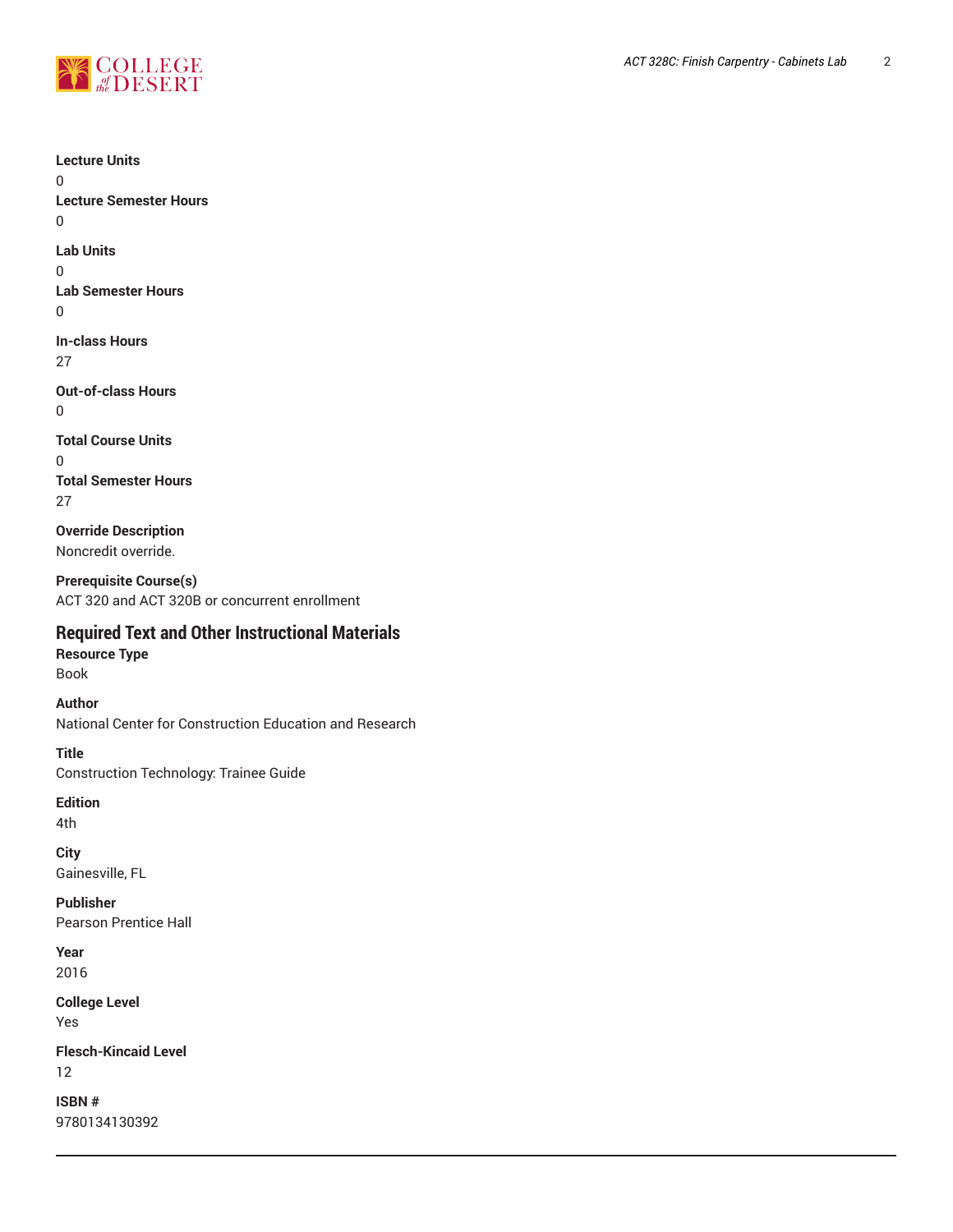

#### **Resource Type**

Instructional Materials

#### **Title**

Career Essentials Project Book 3

**Edition**

Latest Edition

**Publisher** Carpenters International Training Fund

**Year** 2018

**Description**

CC0003RG

## **Class Size Maximum**

40

**Entrance Skills** Understand safety requirements on construction sites.

## **Requisite Course Objectives**

ACT 320-Discuss common safety hazards on construction sites.

# **Entrance Skills**

Ability to interpret information and instructions presented in both written and verbal form.

#### **Requisite Course Objectives**

ACT 320-Demonstrate the ability to interpret information and instructions presented in both written and verbal form.

## **Entrance Skills**

Critical thinking skills and the ability to solve problems using those skills.

#### **Requisite Course Objectives**

ACT 320-Demonstrate critical thinking skills and the ability to solve problems using those skills.

#### **Entrance Skills**

Solve simple arithmetic functions.

#### **Requisite Course Objectives**

ACT 320B-Solve simple arithmetic functions including addition, subtraction, multiplication, and division of whole numbers, fractions, and decimals.

# **Entrance Skills**

Demonstrate fluency reading a tape measure.

## **Requisite Course Objectives**

ACT 320B-Demonstrate fluency reading a tape measure.

#### **Entrance Skills**

Recognize and measure basic geometric shapes used in the construction industry.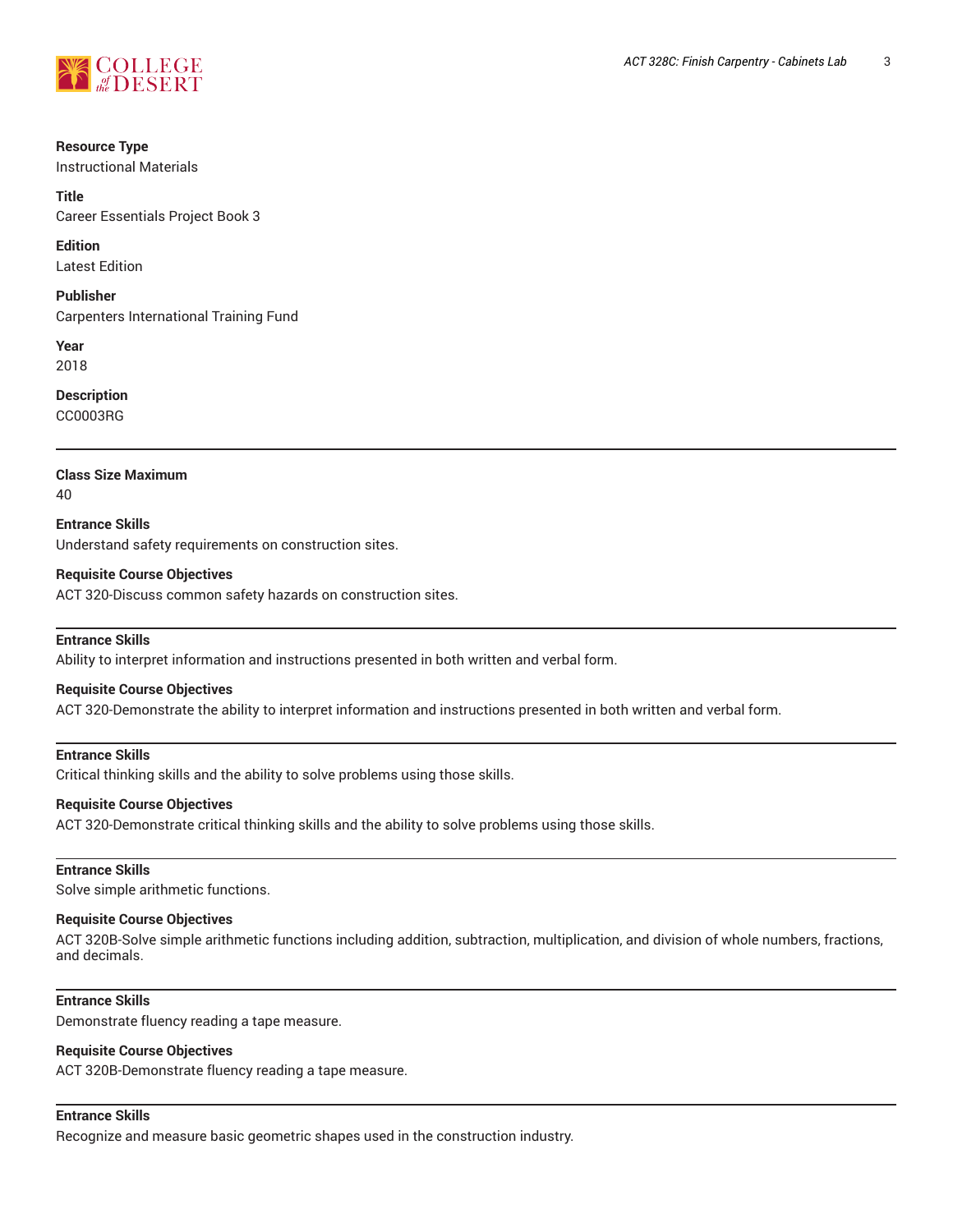

#### **Requisite Course Objectives**

ACT 320B-Recognize and measure basic geometric shapes commonly used in the construction industry.

#### **Course Content**

- 1. Safety in the interior work space.
- 2. Parts of manufactured cabinets.
- 3. Wood and materials used in cabinet construction.
- 4. Cabinet doors, drawers, and hardware.
- 5. Cabinet shelves and self hardware.
- 6. Cabinet Island.
- 7. Commercial cabinets.
- 8. Counter tops.
- 9. Fasteners used for cabinet construction and installation.
- 10. Lay out factory made cabinets, counter tops and back splashes.
- 11. Installing cabinets.

## **Course Objectives**

|             | <b>Objectives</b>                                                                                   |
|-------------|-----------------------------------------------------------------------------------------------------|
| Objective 1 | Overview of finish carpentry drawings and specifications.                                           |
| Objective 2 | Discuss the proper procedure for making coped joint cuts using a coping saw.                        |
| Objective 3 | Explain the classes and sizes of typical base and wall kitchen cabinets.                            |
| Objective 4 | Explain the classes and sizes of typical base and wall kitchen cabinets.                            |
| Objective 5 | Identify cabinet components and hardware and describe their purpose.                                |
| Objective 6 | Explain the installation of an island base.                                                         |
| Objective 7 | Describe the proper procedure for laying out factory-made cabinets, counter tops and back splashes. |
| Objective 8 | Identify cabinet components and hardware and describe their purpose.                                |

#### **Student Learning Outcomes**

|           | Upon satisfactory completion of this course, students will be able to:                                                |
|-----------|-----------------------------------------------------------------------------------------------------------------------|
| Outcome 1 | Identify the various types of cabinets, cabinet hardware, islands, counter tops and back splashes.                    |
| Outcome 2 | Estimate the quantities of different trim materials for cabinet installations.                                        |
| Outcome 3 | Demonstrate the ability to effectively measure, estimate materials, order, and install cabinets and cabinet hardware. |

#### **Methods of Instruction**

| <b>Method</b>                      | Please provide a description or examples of how each instructional<br>method will be used in this course. |                                                                           |  |
|------------------------------------|-----------------------------------------------------------------------------------------------------------|---------------------------------------------------------------------------|--|
| Activity                           |                                                                                                           | Develop procedures for estimating materials for cabinets and moldings.    |  |
| Participation                      |                                                                                                           | Individual and group participation in evaluation of construction options. |  |
| Lecture                            | Introduce topics in context.                                                                              |                                                                           |  |
| Discussion                         |                                                                                                           | In-class and online evaluation of construction options and methods.       |  |
| Other (Specify)                    | Office and site visits                                                                                    |                                                                           |  |
| <b>Methods of Evaluation</b>       |                                                                                                           |                                                                           |  |
| <b>Method</b>                      | Please provide a description or examples of how<br>each evaluation method will be used in this course.    | <b>Type of Assignment</b>                                                 |  |
| Written homework                   | Determination of appropriate materials and<br>techniques for installing cabinets and moldings.            | In Class Only                                                             |  |
| Other                              | Quizzes, In-class exercises.                                                                              | In Class Only                                                             |  |
| Student participation/contribution | Individual and group participation in evaluation of<br>construction options.                              | In Class Only                                                             |  |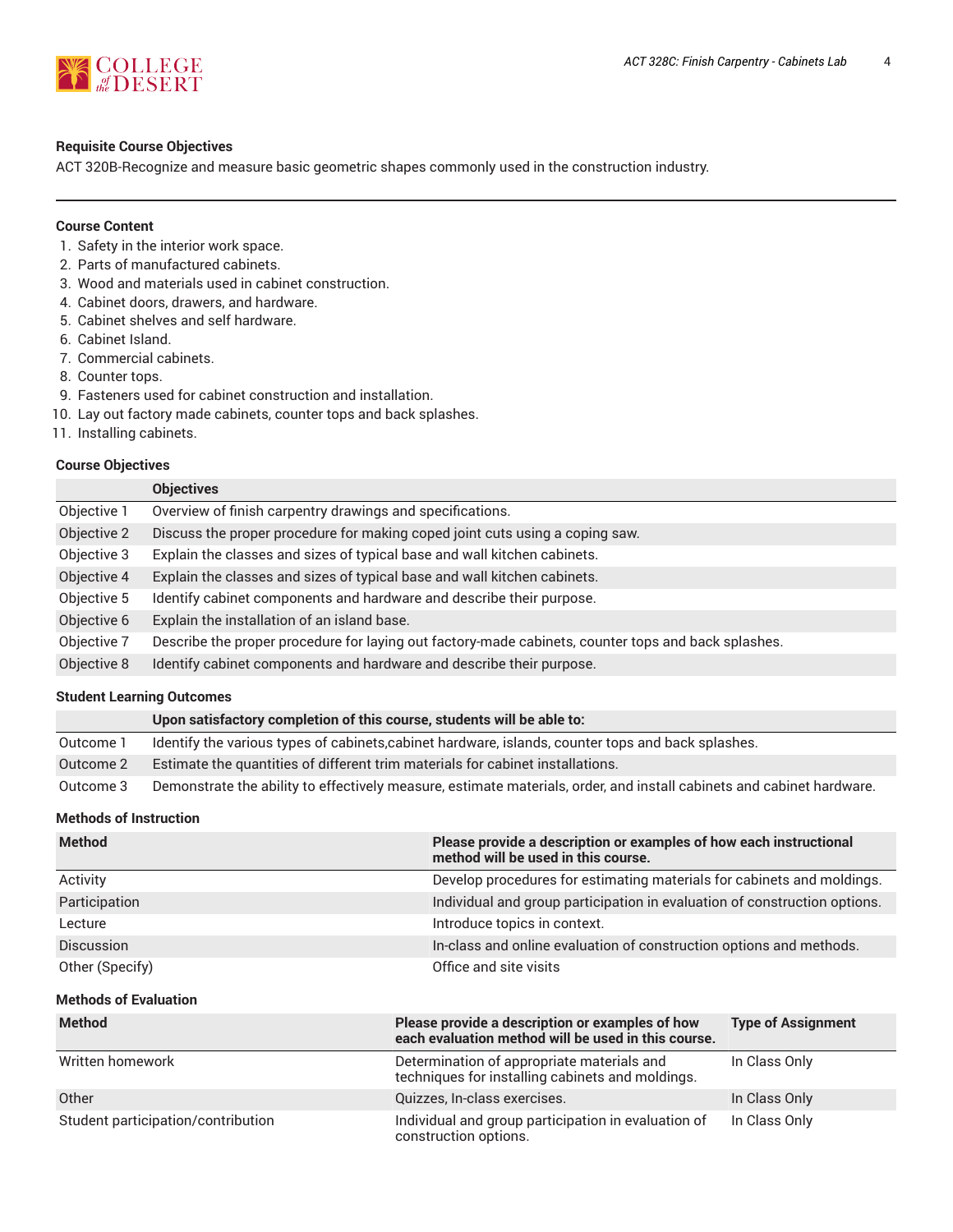

| Product/project development evaluation   | Estimates for materials for cabinet installation. | In Class Only |
|------------------------------------------|---------------------------------------------------|---------------|
| Group activity participation/observation | Participation in discussion of estimates.         | In Class Only |

#### **Assignments**

## **Other In-class Assignments**

- 1. Individual projects to develop estimates.
- 2. Small group projects to review and evaluate estimates.
- 3. Individual and group projects to develop procedures for cabinet installation.
- 4. Installation of cabinets, counter tops and back splashes in a lab or onsite project.

**Grade Methods** Pass/No Pass Only

# **MIS Course Data**

**CIP Code** 46.0412 - Building/Construction Site Management/Manager.

**TOP Code** 095700 - Civil and Construction Management Technology

**SAM Code** C - Clearly Occupational

**Basic Skills Status** Not Basic Skills

**Prior College Level** Not applicable

**Cooperative Work Experience** Not a Coop Course

**Course Classification Status** Other Non-credit Enhanced Funding

**Approved Special Class** Not special class

**Noncredit Category** Short-Term Vocational

**Funding Agency Category** Not Applicable

**Program Status** Program Applicable

**Transfer Status** Not transferable

**Allow Audit** No

**Repeatability** Yes

**Repeatability Limit** NC